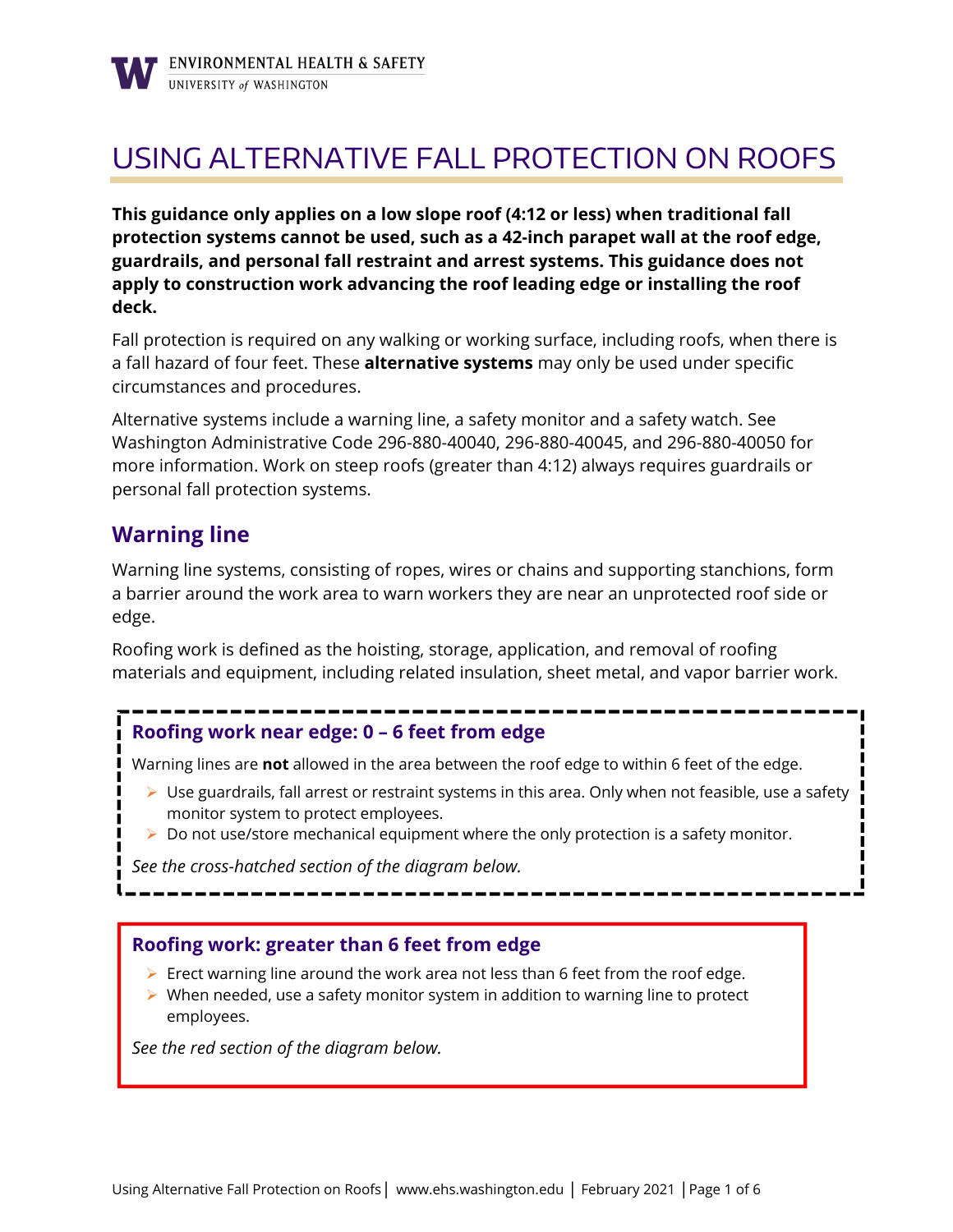

### **Mechanical equipment use in roofing work:**

- Erect warning line no less than 6 feet from the edge if no mechanical equipment is used.
- If mechanical equipment is used, erect warning line not less than 6 feet from roof edge, which is parallel to the direction of mechanical equipment operation; and not less than 10 feet from roof edge, which is perpendicular to the direction of mechanical equipment operation.

*See the yellow section of the diagram below.* 

#### **Repair work / servicing equipment:**

- $\triangleright$  Erect warning line greater than 6 feet from edge.
- $\triangleright$  Use guardrails, fall arrest or restraint systems, or safety watch.

*See the yellow section of the diagram below.* 

#### **Work other than roofing:**

 $\triangleright$  Erect warning lines not less than 15 feet from unprotected sides or edges of the roof.

*See the green section of the diagram below.* 

#### **Warning lines are erected as follows:**

- **Dom** Use only on low slope roof as part of an approved **Fall Protection Work Plan.**
- $\triangleright$  Erect warning lines around all unprotected sides and edges of work area.
- $\triangleright$  The rope, wire, or chain must have a minimum tensile strength of 500 pounds, and after attached to the stanchions, must be capable of supporting, without breakage, the loads applied to the stanchions.

**Note:** Highly visible caution or danger tape may be used in lieu of rope, wire, or chain if it is at least three inches wide, three mils thick and has a tensile strength of at least 200 pounds.

- $\triangleright$  Flag line at 6 feet intervals with highly visible material. Highly visible caution or danger tape as described above does not need to be flagged.
- $\triangleright$  Rig and support line so its lowest point, including sag, is not less than 36 inches and not more than 45 inches from the roof or surface.
- $\triangleright$  After erected, with the line attached, stanchions will be capable of resisting a force of at least 16 pounds applied horizontally against the stanchion, 30 inches above the roof surface, perpendicular to the warning line, and in the direction of unprotected sides or edges of the surface.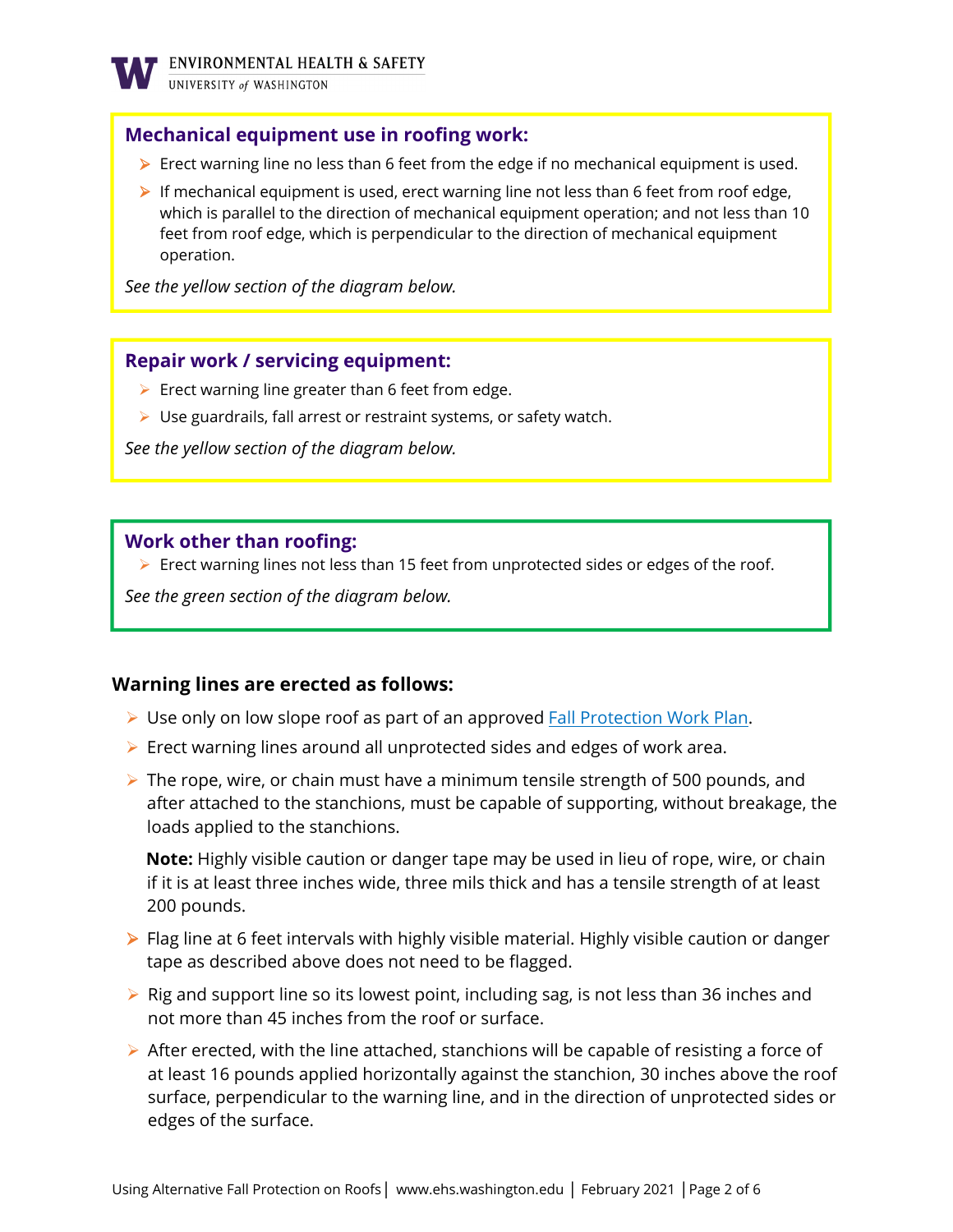

- $\triangleright$  Attach line at each stanchion so that pulling on one section of line between stanchions will not reduce slack in adjacent sections.
- $\triangleright$  Do not store materials within 6 feet of roof edge unless guardrails are erected at roof edge.
- $\triangleright$  Use a personal fall restraint or arrest system if working outside of a warning line.
- $\triangleright$  Connect points of access, materials handling and storage areas to the work area by a clear access path formed by two warning lines. When not in use, place a line across the path, equal in strength and height to the warning line.

**Note:** When a guardrail system or warning line system must be temporarily removed to perform a specific task, an employee must remain at the opening until the guardrail system or warning line system is replaced. The only duty the employee must perform is to warn persons entering the area of the fall hazard. The employee must be protected from the fall hazard by a personal fall arrest system or personal fall restraint system.

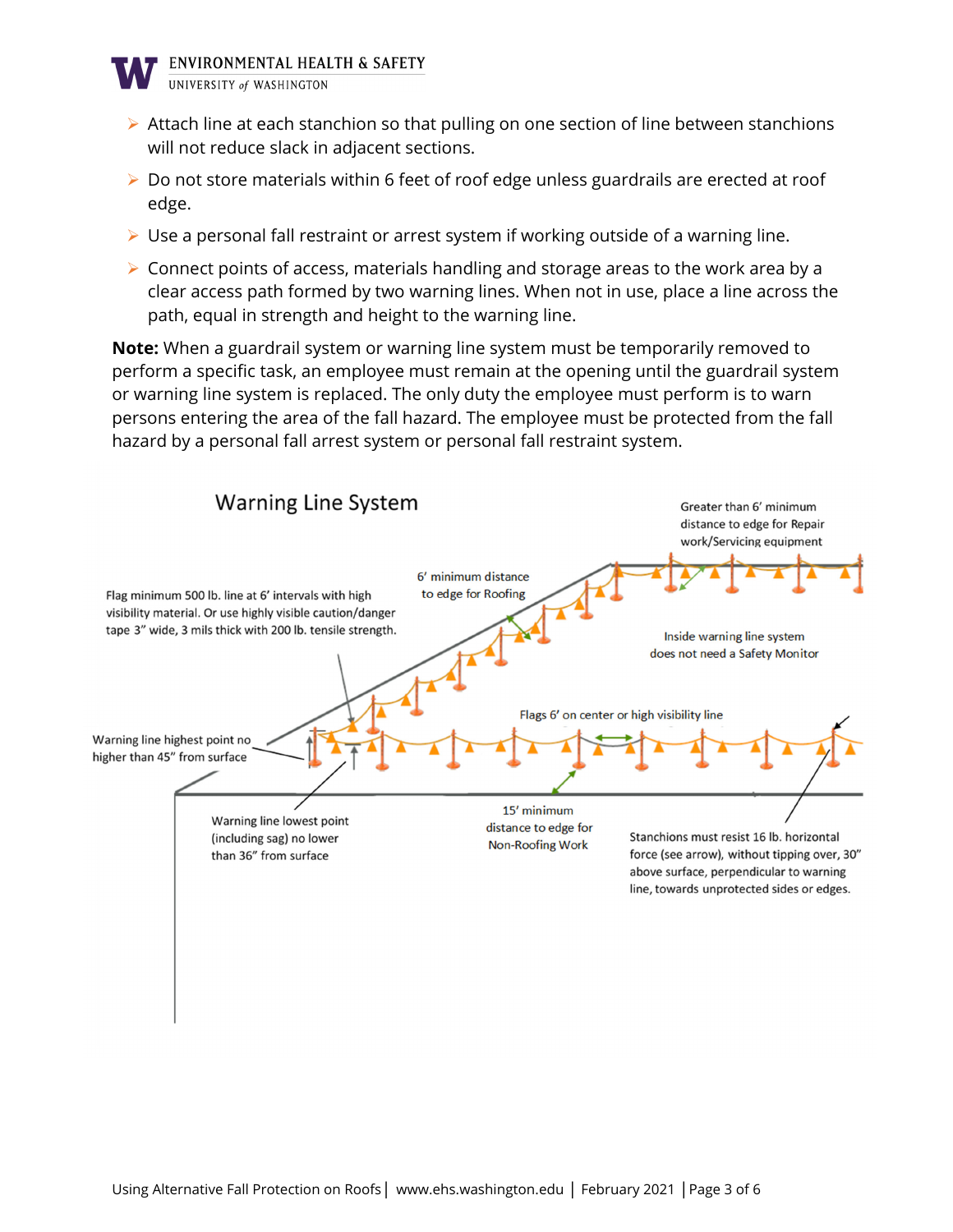**ENVIRONMENTAL HEALTH & SAFETY** 



#### **Point of Access**



# **Safety monitor**

A safety monitor system may be used in conjunction with a warning line system to guard against falls during roofing work on low slope roofs. A safety monitor system must be used if all other means of fall protection are not feasible within six feet of the roof edge. This system does not provide a physical means of preventing or arresting falls.

Ensure that the safety monitor system is addressed in the Fall Protection Work Plan, including the name of the safety monitor(s) and their training in both safety monitor and warning line systems. Do not use during adverse weather.

When using a safety monitor system on a roof less than 50 feet wide a warning line is not required.

Employees working outside of the warning line system, (between the forward edge of the warning line and the unprotected sides or edges of the roof), must be readily distinguishable from other members of the crew that are working inside the warning line by wearing highly visible, distinctive, and uniform apparel.

Employees must promptly comply with fall hazard warnings from the safety monitor.

The safety monitor(s) must be a Competent Person trained in safety monitor and warning line systems, and will:

- $\triangleright$  Have control authority over the work as it relates to fall protection
- $\triangleright$  Be instantly distinguishable from members of the work crew (i.e., wear brightly colored vest)
- $\triangleright$  Perform no other duties while in the role of safety monitor
- $\triangleright$  Have clear unobstructed view of workers and maintain normal voice communication
- $\triangleright$  Supervise no more than eight workers at one time
- $\triangleright$  Warn employees when they may be unaware of a fall hazard or acting in an unsafe manner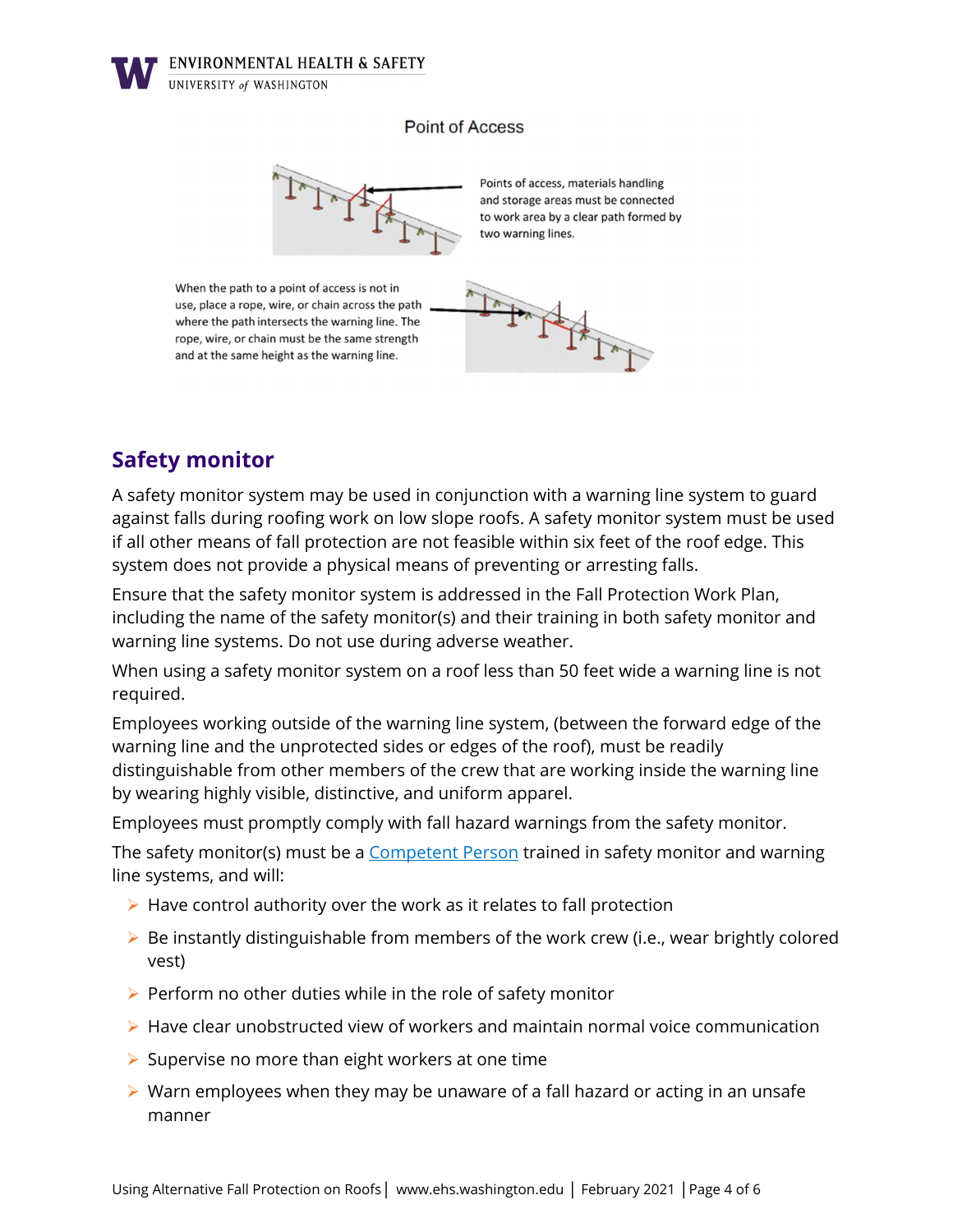

## **Safety watch**

A safety watch system is a fall protection system, in which a Competent Person monitors **one worker** engaged in repair work or servicing equipment on low slope roofs and where exposure to falls is infrequent (not on a predictable and regular basis). A safety watch system requires:

- $\triangleright$  Only two employees be on the roof at a time—one employee as the safety watch and one employee performing the work
- $\triangleright$  Employee performing the task must comply with fall hazard warnings from the safety watch
- $\triangleright$  Work must not be within 6 feet of the roof edge
- $\triangleright$  No mechanical equipment can be used
- $\triangleright$  Do not use during adverse weather

The employee acting as the safety watch must:

- $\triangleright$  Be a Competent Person trained in safety watch system requirements
- $\triangleright$  Have full control over work related to fall protection
- $\triangleright$  Have clear, unobstructed view of the worker
- $\triangleright$  Able to maintain normal voice communication
- $\triangleright$  Perform no other duties while in the role of safety watch

#### SEE THE DIAGRAM BELOW TO ANSWER THESE QUESTIONS:

Where do I put the warning line?

What are the fall protection (FP) options for:

- **> Roofing work near the roof edge?**
- **> Roofing work at other distances from the edge?**
- **> Roofing work when using mechanical equipment?**
- **> Work other than roofing?**
- **> Repair work or servicing equipment?**

*Continued on next page.*